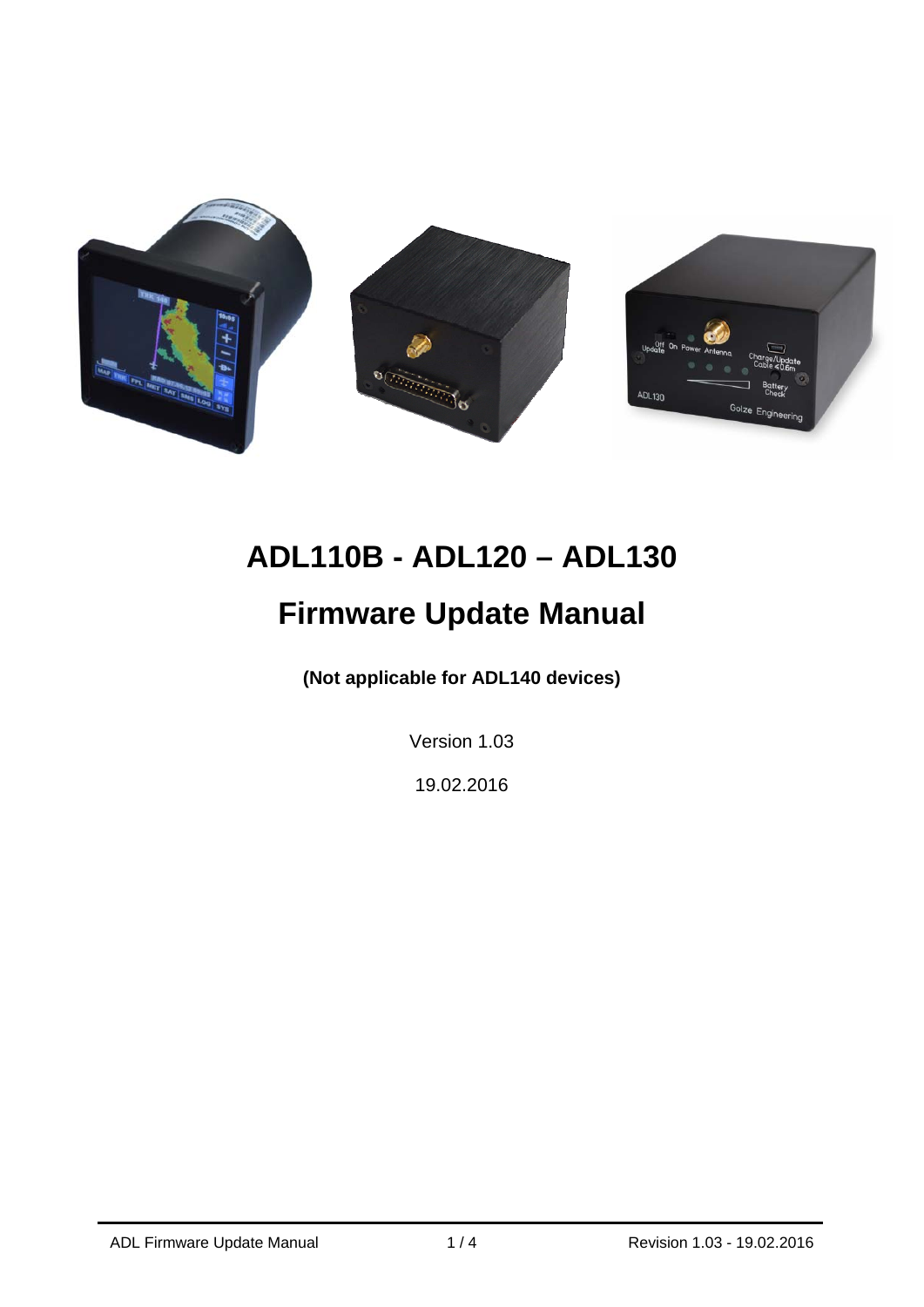### **1 Version History**

Version 1.00 published 08.11.2013 Version 1.01 published 17.09.2014 Version 1.02 published 11.06.2015 Version 1.03 published 19.02.2016

### **2 General Description**

This manual applies to all ADL110B, ADL120 and ADL130

There is a separate manual for ADL140. The procedures described in this document will not work for ADL140 devices!

### **3 Required Equipment**

For updating the ADL devices you will need the following equipment:

- PC running Windows operating system
- USB cable the specific cable will depend on your installation
- ADLUpdater Installer \*
- Firmware file (\*.t2u) \*

\* Both files are available for download from www.ing-golze.de/support\_updates.jsp

During the actual update of the ADL device no Internet connection is required. Both files (ADLUpdater.msi and \*.t2u file) are stored locally.

When updating the ADL devices take your time. The update process can take up to approximately 15 minutes.

Please proceed with the update process exactly in the order described. In case of any malfunction restart the procedure from the beginning.

### **4 Installing the ADL Updater**

This installation has only to be done the first time you do a firmware update:

- Double Click on the ADLUpdater.msi
- Follow the installation procedure
- The installation of the Silicone Laboratories driver will start automatically. Also follow this installation procedure
- Reboot your PC

j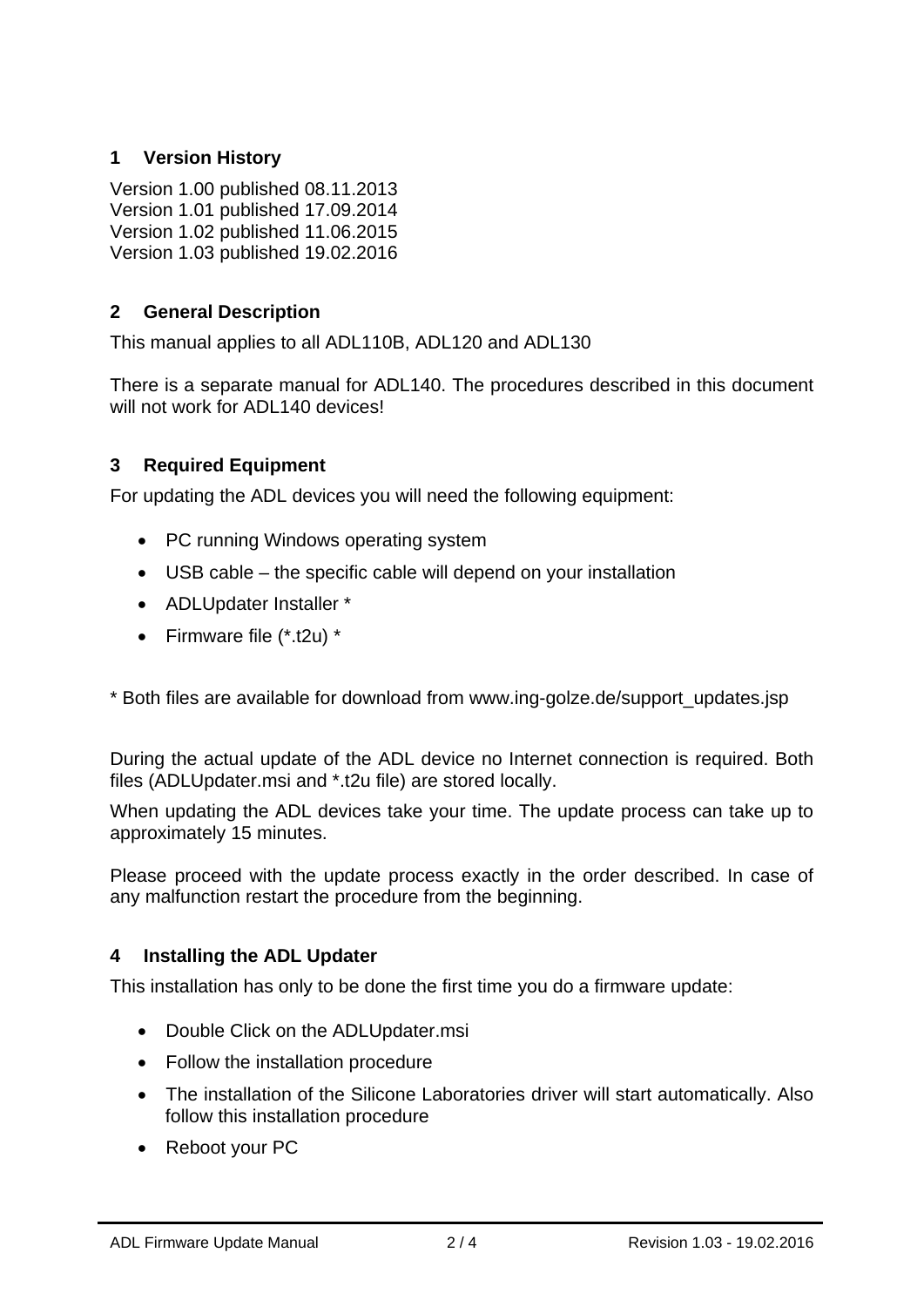#### **5 Using the ADL Updater**

- Download the latest \*.tcu firmware file form the website http://www.ing-golze.de/downloads.jsp and store it on your hard disk.
- Connect your ADL device to the USB port. The cabling will depend on your installation. You do not have to power your ADL device during the update, the USB connection is sufficient.
- Select Programms -> Golze Engineering -> ADLUpdater from the Start Menu and the following screen will appear:

|               | ADL Updater<br>Com126                                                    | $\Box$ |
|---------------|--------------------------------------------------------------------------|--------|
|               |                                                                          |        |
| Press<br>here | Download Status Exit<br>$\mathbf{E} \times \mathbf{E} \times \mathbf{I}$ |        |
|               |                                                                          |        |
|               |                                                                          |        |
|               |                                                                          |        |

- Please wait 5 seconds and then press the left most button "Programm module" and select the \*.t2u firmware file you want to install. In some cases when the PC is doing other work in the background waiting 5 seconds makes sure the software is really ready.
- Now you will see a progress bar. Please wait until the transfer is completed.
- Once the transfer is completed the window will start to flash. Close the window
- Disconnect the USB cable

The first time you run your ADL device after the update, it will update internal data structures. This it will take a few minutes until the device is ready to download weather data.